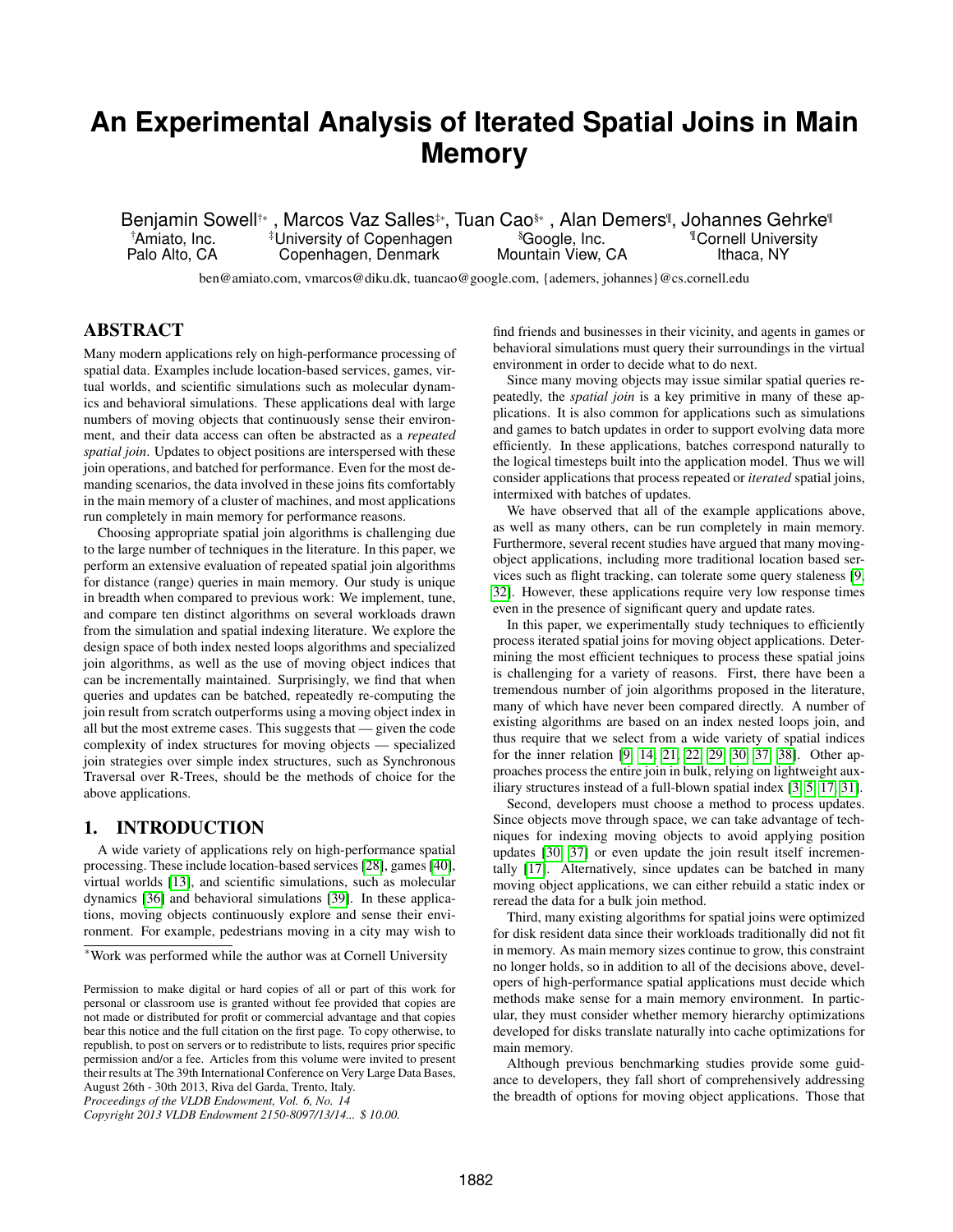explicitly addressed main-memory execution have informed our choice of data structures, but they focused on a small number of static spatial indices rather than the full range of spatial join algorithms evaluated in this study [\[15,](#page-11-18) [20,](#page-11-19) [38\]](#page-11-13). Another recent study focused exclusively on moving object indices for non-predictive range and nearest neighbor queries [\[6\]](#page-11-20). However, that study only considered disk-resident data and only addressed monitoring scenarios in which there are a large number of moving objects but relatively few queriers. We consider main memory moving object applications in which a large fraction of the objects issue queries.

The novelty of our work lies in revisiting the vast literature on spatial joins in light of emerging workloads and commodity hardware. No previous experimental study has clarified the performance tradeoffs for the workloads we are interested in. We derive the non-obvious conclusion that if batching of queries and updates is permissible,then static methods that rebuild index structures from scratch outperform incremental methods in all but the most extreme cases. More specifically, we make the following contributions:

1. A Study With Many, Varied Algorithms: Our study compares ten representative techniques from the literature. We compare index nested loops joins using a variety of static and moving spatial indices as well as several special purpose spatial join algorithms. Some of these approaches have been evaluated independently in the literature, but to our knowledge no existing study has compared them all.

2. Experiments with Multiple Moving Object Workloads: We tune all of the algorithms for main memory, and evaluate them on uniform and skewed random workloads as well as two workloads motivated by high-performance spatial applications: a behavioral simulation of schooling fish [\[7\]](#page-11-21) and a simple model of motion on road networks, which has previously been used to evaluate moving object indices [\[6\]](#page-11-20). We experiment with a wide range of parameters so that our results can be applied to many different scenarios.

3. A Benchmark with Open-Source, Extensible Code: To motivate further evaluation of future and existing iterated spatial join techniques, we have organized our benchmark as an extensible framework and made it available as infrastructure for the community [\[1\]](#page-11-22). Our APIs, code, and scripts give developers of novel algorithms easy access to an environment in which they can objectively test against previous work. Until now, such testing has required re-implementation of previous work in a common environment.

4. Integration of Parallelism and Predictive Queries: In addition to comprehensively evaluating alternative methods to perform iterated spatial joins on a single processor, we also experiment with the best methods on more complex predictive queries as well as with multi-core partitioned parallelism. These additional experiments suggest directions for future research on parallel efficiency and use of static methods for even more complex query types.

The remainder of the paper is organized as follows. Section [2](#page-1-0) states requirements for iterated spatial processing techniques and shows our processing model. We describe the ten spatial join algorithms we evaluate in Section [3,](#page-2-0) and discuss our experimental setup and workloads in Section [4.](#page-3-0) Section [5](#page-5-0) documents our tuning of the various algorithms, and Section [6](#page-6-0) presents our experimental results. We discuss other spatial benchmarks in Section [7.](#page-10-0)

## <span id="page-1-0"></span>2. BACKGROUND

## <span id="page-1-1"></span>2.1 Moving Object Applications

Moving object applications process a large number of objects moving and interacting in some low-dimensional space. Unlike applications in which queries are posed by an external user, we focus on *agent-oriented* moving object applications in which objects issue *queries* to sense their environment and *updates* to change their

positions and velocities. When taken collectively, the queries issued simultaneously by multiple objects are logically equivalent to a spatial join. While there have been many algorithms proposed to answer spatial joins over moving objects, emerging trends have led to important new requirements:

1. Bulk Operations: In many moving object applications, the actions of multiple objects occur simultaneously, e.g., the movement of pedestrians in a city center or the simulation of characters in a game. Thus, representing time in these applications is a challenging issue. A common approach, which we use in this study, is to discretize time, leveraging the observation that there is a granularity of either perception of simulated events or measurement of events in the real world. This allows the applications to achieve high throughput by processing both queries and updates in batches that correspond to logical timesteps. However, this also creates a tension in the choice of method. On one hand, we can use methods specifically designed for *moving objects*, such as the TPR-Tree [\[37\]](#page-11-12). On the other hand, if queries and updates can be processed in bulk, then it may be faster to re-execute a *static join* or *rebuild a static index* to deal with every batch of queries and updates [\[9,](#page-11-5) [40\]](#page-11-1). It is clear that rebuild approaches should outperform incremental updates when batch sizes approach the total number of objects. However, it is unclear which approach is best for the batch sizes found in practice.

2. Varying Query and Update Rates: Agent-oriented moving object applications support a wide range of query and update rates, and both the query and update rates are correlated with the number of objects in the application. For example, in a widely used model of animal movement, nearly every object issues a query and changes direction at every timestep, leading to a huge number of queries and updates [\[7\]](#page-11-21). This differs considerably from the traditional model of moving objects, which typically targets scenarios with a relatively small number of monitoring queries. A recent experimental study evaluated range queries on up to a million moving points, but issued batches of only 100 queries – four orders of magnitude below what we expect in many simulations [\[6\]](#page-11-20). At the other end of the spectrum, in certain location-based services only a small fraction of individuals or cars issue queries about their vicinity at any given time. We evaluate spatial join algorithms over this entire range of query and update rates to determine the best indices for each scenario.

3. Main Memory Execution: Moving object applications frequently must support either extremely high throughput (e.g., scientific simulations) or low response time (e.g., location- based services). To support these demanding requirements, many moving object applications are being executed entirely in main memory. Unfortunately, many spatial join methods have been optimized for data stored on disk, and it is not clear that the optimizations developed for disk-resident data will carry over when data is stored inmemory. As memory sizes become larger and computers become limited by memory bandwidth [\[23\]](#page-11-23), it is becoming increasingly important to reevaluate spatial join techniques with these new metrics in mind. We conjecture that most moving object applications will move to main memory in the future. The raw representation of a billion moving objects fits comfortably under a hundred gigabytes – so even a service managing moving objects at planetary scale could be run in the main memory of a modest cluster.

## 2.2 Processing Model

As noted above, many moving object applications batch queries and updates, either for performance reasons, to mask latency and communication costs, or as a fundamental part of the model (as in some scientific simulations). We model these batches using atomic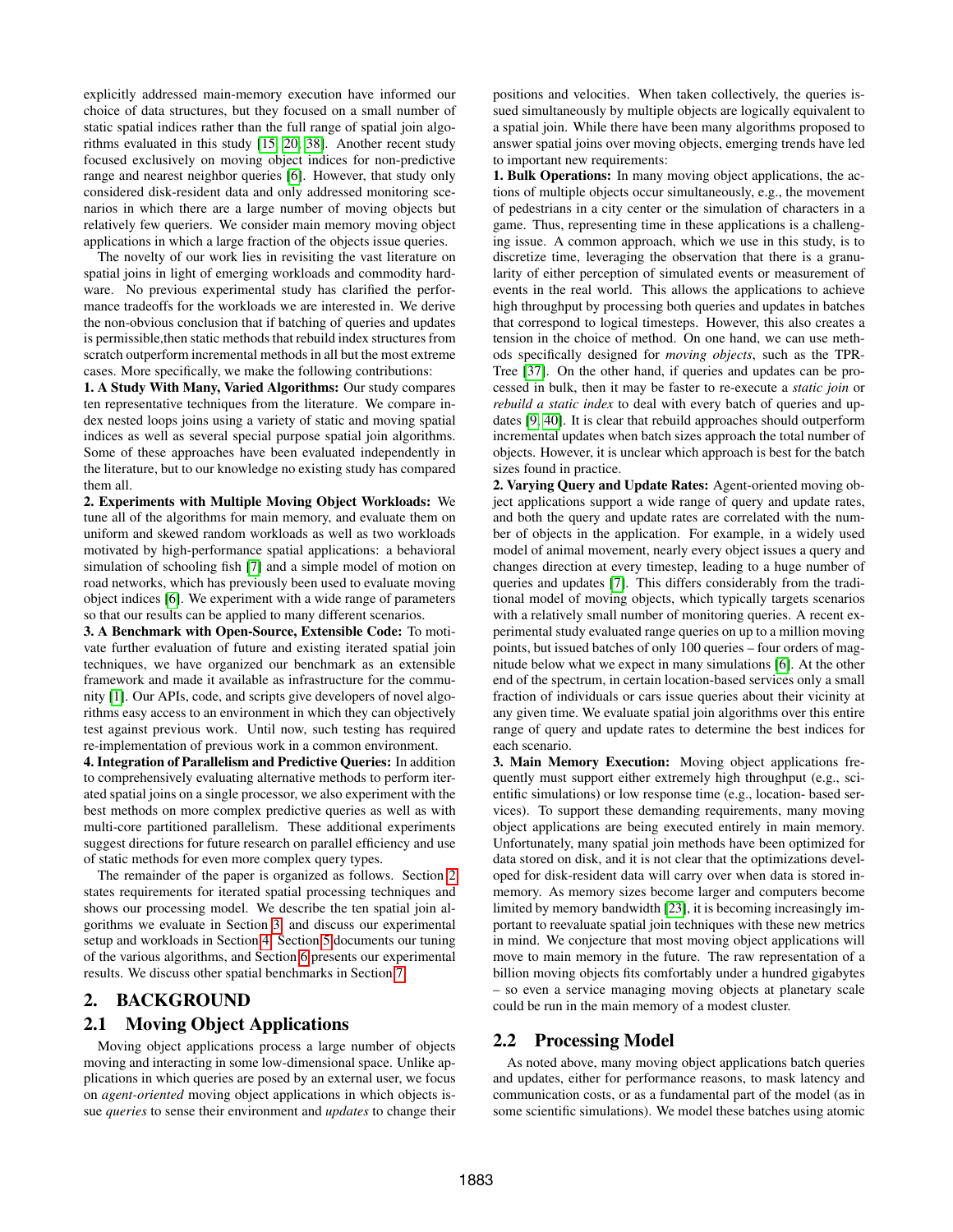<span id="page-2-1"></span>

| <b>Join Approach</b> | <b>Indexing Approach</b>     |                         |  |  |  |
|----------------------|------------------------------|-------------------------|--|--|--|
|                      | <b>Static</b>                | Moving                  |  |  |  |
| <b>Index</b>         | R-Tree [14, 22] CR-Tree [21] | TPR-Tree [37]           |  |  |  |
| <b>Nested Loops</b>  | Linearized KD-Trie [9, 29]   | STRIPES <sup>[30]</sup> |  |  |  |
|                      | Static Grid [38]             |                         |  |  |  |
|                      | Plane Sweep [3]              | AE [17]                 |  |  |  |
| <b>Specialized</b>   | <b>PBSM [31]</b>             |                         |  |  |  |
|                      | Synchronous Traversal [5]    |                         |  |  |  |

Table 1: Algorithms For Iterated Spatial Joins

timesteps called *ticks*. Each tick conceptually consists of a *query phase*, in which we process batches of object queries, followed by an *update phase*, in which we process batches of updates.

The query phase of a tick processes a batch of spatial queries issued by some fraction of the objects which read the state of other objects as of the previous tick. In this paper we will restrict ourselves to orthogonal range (box) queries, as these typically form the first and most expensive step of processing general range queries. Following previous studies [\[6,](#page-11-20) [15,](#page-11-18) [20,](#page-11-19) [38\]](#page-11-13), we focus our attention on two-dimensional data, as this is sufficient to demonstrate the main conclusions of our study while controlling for its scope. For the same reason, we leave the study of other kinds of spatial queries, e.g., nearest-neighbor queries, for future work.

The update phase of a tick logically processes all updates in bulk before the start of the next tick. An *update* may change an object's velocity or position, and different join algorithms handle updates differently. Note that while ticks are atomic, we do not require that they correspond to a fixed unit of simulated (or real) time. The amount of computation in consecutive ticks may vary widely, allowing us to model many applications in the same framework.

## <span id="page-2-0"></span>3. SPATIAL JOIN TECHNIQUES

The spatial join algorithms evaluated in this paper can be divided into four categories based on whether they index *static* points at each tick or *moving* points across ticks and whether they use an *index nested loops* algorithm or a more *specialized* method to compute or maintain join results. Table [1](#page-2-1) shows the ten algorithms we implemented according to this categorization. We consider each quadrant separately in the following subsections.

## 3.1 Static Index Nested Loops Join Methods

The simplest way to process iterated spatial joins is to build a static index on the points and then probe it repeatedly for each query. If most points are moving, it is more efficient to rebuild the index at every tick than to delete and insert every point that moves. Thus we need not support updates and can use efficient bulk-loading methods. We evaluate four different choices of static index: the R-Tree [\[14,](#page-11-7) [22\]](#page-11-9), the CR-Tree [\[21\]](#page-11-8), the Linearized KD-Trie [\[9,](#page-11-5) [29\]](#page-11-10) and a Simple Static Grid [\[38\]](#page-11-13).

R-Tree. The R-Tree hierarchically decomposes spatial objects so that each internal node corresponds to the minimum bounding rectangle (MBR) containing all of its children [\[14\]](#page-11-7). These MBRs are not guaranteed to be disjoint, and the performance of range search depends on the extent of their overlap. To reduce overlap and improve query performance, we use the bulk-loading technique developed by Leutenegger et al., which first sorts data objects according to their *x*-coordinate, and then divides the objects into roughly equal-sized stripes and sorts each stripe by *y*-coordinate [\[22\]](#page-11-9).

CR-Tree. The CR-Tree is a cache-optimized variant of the R-Tree for use in main memory. It reduces the amount of space required to store each internal node so that more nodes can be packed into a single cache line and read from memory at once [\[21\]](#page-11-8). To accomplish this, the CR-Tree delta-encodes and quantizes keys, which may lead to false positives that must be filtered out during search.

We use the same bulk loading algorithm for the CR-Tree as we did for the R-Tree.

Linearized KD-Trie. The Linearized KD-Trie maps the twodimensional (or in general, *k*-dimensional) search problem to one dimension by using a space-filling curve such as the *z*-curve [\[9,](#page-11-5) [29\]](#page-11-10). In this approach, each point is represented as a bit-string, where each bit determines into which half of the space the point falls in one dimension, much in the same way that space is partitioned in a standard KD-Trie. Range probes, which are rectangles in twodimensional space, become sequences of interval probes along the *z*-curve, which we can answer using binary search. Since the values are packed sequentially in an array, this structure can yield better cache behavior and main-memory performance than the standard pointer-based KD-Trie [\[9\]](#page-11-5).

Simple Grid. Recent evidence suggests that a simple grid-based index performs well for orthogonal range queries [\[38\]](#page-11-13). This index partitions space uniformly into a fixed number of cells stored as a two-dimensional array. Each cell contains a pointer to a linked list of buckets storing the points that fall within that cell. The search algorithm must examine every cell that intersects the query region. As with the previous methods, we rebuild the index at every tick.

## 3.2 Static Specialized Join Methods

A number of specialized spatial join algorithms have been developed that go beyond traditional index nested loops methods with static indices. These algorithms often preprocess the queries and/or data points in much the same way that standard merge/hash joins do for relations. In this study we focus on two approaches: planesweep algorithms [\[3,](#page-11-14) [31\]](#page-11-17) and synchronous traversal algorithms [\[5\]](#page-11-15). Plane sweep methods, including the more recent PBSM technique, can be thought of as extensions to the sort-merge join, while synchronous traversal algorithms utilize two static indices to speed up join processing. As in the previous case, these algorithms operate on static points and must be re-executed at every tick.

Plane-Sweep. Plane-Sweep (or *sweepline*) algorithms are standard and widely used algorithms for joining spatial data [\[8\]](#page-11-24). The basic idea is to sort the query rectangles and points together by the *x*-coordinate (or any other single coordinate), and sweep a line through this list in sorted order. Whenever this line crosses the left side of a query rectangle, that rectangle becomes *active* and is inserted into a *sweep structure*. Whenever it crosses the right side of a rectangle, the rectangle is removed from the sweep structure. This ensures that the *x*-coordinate of every point encountered during the search falls within all of the active rectangles. We output as join results those active rectangles that also contain the point in the *y*-dimension.

We implemented several alternatives proposed by Arge et al. for the sweep structure, including a simple linked list and a striped sweep structure partitions the space into vertical strips and maintains a separate linked list for each one [\[3\]](#page-11-14). We also implemented the *forward sweep* variant that does not use an explicit sweep structure. Instead, it maintains separate sorted lists for the points and query and whenever it encounters an object in one list, it searches forward in the other list and reports matching objects.

PBSM. The Partition Based Spatial-Merge Join (PBSM) of Patel and Dewitt is an extension to the standard plane-sweep algorithm for external memory databases [\[31\]](#page-11-17). We experiment with PBSM to determine whether its optimizations also improve cache performance in main memory. The algorithm starts by partitioning both the data points and the query rectangles into the same uniform grid, where the query rectangles are replicated in all of the partitions they intersect. Each grid cell is then joined using a standard plane sweep method. One problem with this approach is data skew. If the data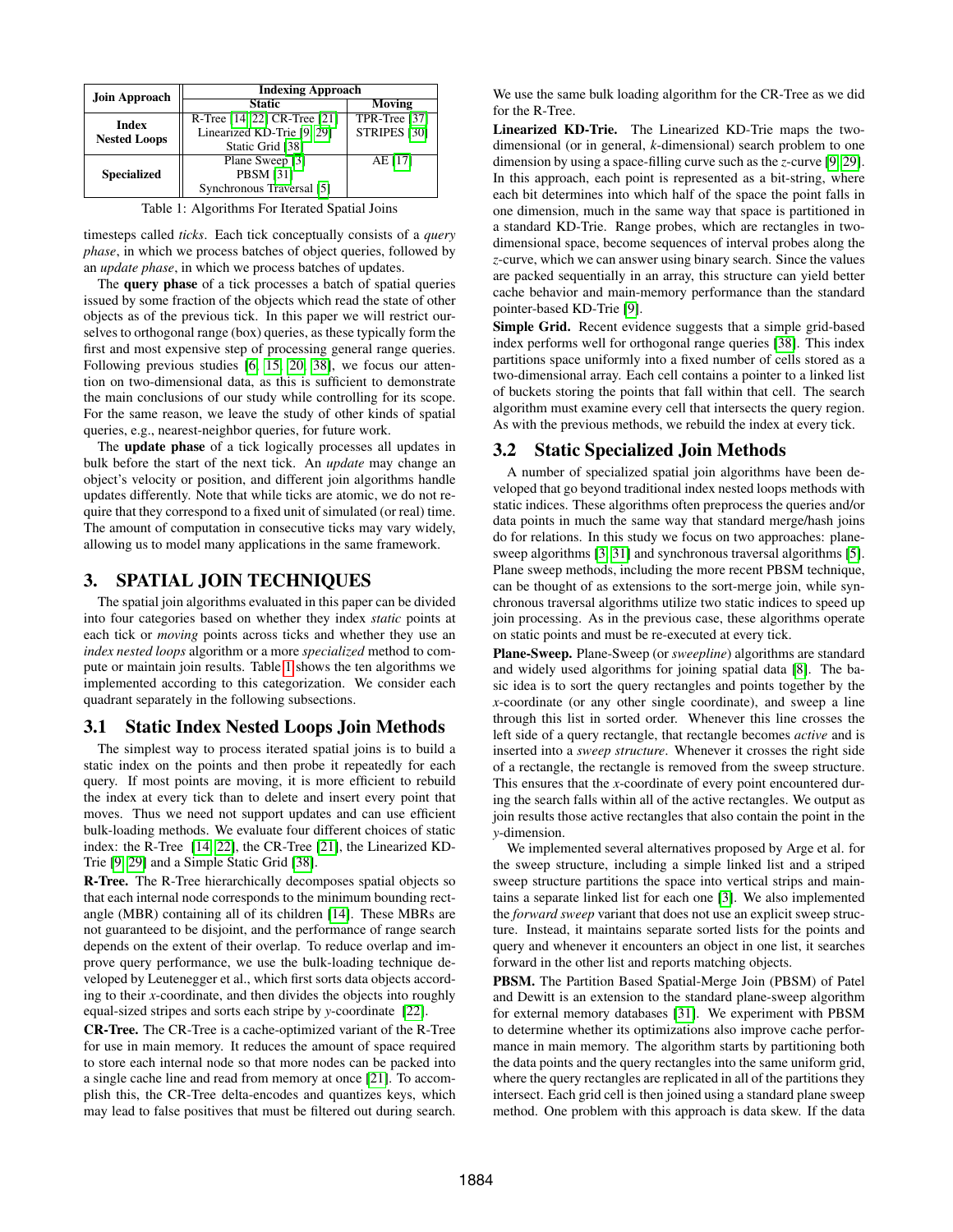is highly skewed, then some partitions may contain a large number of objects and may not fit into main memory (resp. cache). To address this, PBSM partitions the data into a much larger number of *tiles*, which are assigned to partitions using a round-robin hashing scheme. This effectively handles data skew, but it does introduce extra replication since query rectangles may intersect many tiles.

Synchronous Traversal. Synchronous traversal algorithms are a family of techniques that join two data sets by using R-Trees (or similar structures) to prune pairs of nodes that do not join. There are a number of variants, but we implement the version by Brinkhoff et al [\[5\]](#page-11-15). At the beginning of each tick, we build one R-Tree on the query rectangles and another on the data points. We then perform a depth-first traversal on the trees starting at the roots. At each pair of nodes, we compare MBRs of all the children of each node and visit each pair that intersects. Comparing the MBRs can be thought of as a join between sets of rectangles, and we evaluate three different strategies (Section [5\)](#page-5-0). The first is a simple quadratic nested loops strategy that compares the MBRs for each pair of children. The second is an optimization that prunes those MBRs that do not intersect with the parent's MBR in the other tree. Finally, we can use forward plane-sweep to join the rectangles.

## <span id="page-3-1"></span>3.3 Moving Index Nested Loops Join Methods

Moving object indices maintain a set of moving points over time. Since they maintain the velocities of the points as well as their positions, they do not need to be rebuilt at every tick, though they do need to be updated when a point's velocity changes. Many moving object indices support sophisticated predictive queries [\[37\]](#page-11-12), but our workload requires only *timeslice* queries that return the result of a range query at a specific time. With this functionality, a moving object index can be used in a nested-loops join in the same way as a static index, though it does not need to be rebuilt at every tick.In this study, we evaluate the TPR-Tree [\[37\]](#page-11-12) and the STRIPES [\[30\]](#page-11-11) index, which were found to perform well in a recent study [\[6\]](#page-11-20).

TPR-Tree. The TPR-Tree extends the R-Tree to support moving objects by changing the MBRs to be functions of time [\[37\]](#page-11-12). A point is inserted with a reference position and a velocity, and the bounding rectangles grow over time so that they continue to enclose the same set of points. This causes overlap and may reduce query performance, as in a standard R-Tree. Timeslice queries in a TPR tree can be performed exactly as in an R-Tree where we evaluate the the MBRs as of the query time. Velocity updates are also similar to position updates in an R-Tree, though the splitting procedure is slightly different. Rather than optimizing for area, perimeter, or overlap, the TPR-Tree splitting algorithm attempts to optimize the integral of these quantities over time. Even if an update does not force a split, the authors suggest tightening the bounding rectangles at every update in order to improve query performance. There have been a number of extensions to the TPR-Tree, including the TPR<sup>∗</sup>-Tree [\[33\]](#page-11-25), but a recent experimental study found that the standard TPR-Tree performed better for simple timeslice queries [\[6\]](#page-11-20).

STRIPES. STRIPES is a moving object index that is based on a technique called the *dual transformation* [\[30\]](#page-11-11). This transformation represents moving objects in two dimensions as a static points in four dimensions. Two dimensional range queries can be transformed into simplices in this same space. STRIPES is implemented using two PR quadtrees. The first has reference time 0 and stores objects updated between time 0 and *L* (where *L* is a parameter). The second quadtree has reference time *L* and stores those objects updated between time *L* and 2*L*. After time 2*L*, the first index is emptied and used to index points updated in the next *L* time units, and so on. Queries must be made to both quadtrees.

| <b>Interface 1:</b> Iterated Spatial Join                                            |
|--------------------------------------------------------------------------------------|
| <b>IteratedSpatial,Join::startTick</b> (vector <point>)</point>                      |
| IteratedSpatialJoin::enumerationJoin(callback, vector <point>,<br/>regionGen</point> |
| IteratedSpatial,Join::afterInsert(point)                                             |
| IteratedSpatialJoin::beforeDelete(point)                                             |
| <b>IteratedSpatial,Join::beforeUpdateVelocity</b> (point, newVelocity)               |
| IteratedSpatial,Join::endTick()                                                      |

## <span id="page-3-2"></span>3.4 Moving Specialized Join Methods

The final class of algorithms maintains queries as continuously moving rectangles. Since objects always query for objects within a fixed distance, the queries move continuously along with the objects, and can be indexed with a structure such as the TPR-Tree. These algorithms report join results incrementally by notifying a callback whenever a pair is added to or deleted from the results.

While a number of related approaches have been explored in the literature, including SINA [\[24\]](#page-11-26), Conceptual Partitioning [\[25\]](#page-11-27), AE and NE [\[17\]](#page-11-16), in this paper we implement the AE algorithm [\[17\]](#page-11-16). AE. The *All Events (AE)* algorithm is an example of an *event-driven* continuous spatial join algorithm [\[17\]](#page-11-16). It precomputes the set of all *within events* in a fixed time window (the *event generation cycle*) corresponding to the times when a data point enters or exits a query rectangle. These events are stored in a priority queue ordered by time, and are used to update the join result. For example, when a point (resp. query) is inserted, it is joined with the existing queries (points) to produce new within events to be added to the queue.

Unlike Conceptual Partitioning, AE is designed for spatial joins and not only k-NN queries. Unlike SINA, it is straightforward to adapt the method to operate exclusively in main memory instead of having separate data structures and processing phases for disk. Unlike NE, AE batches event generation, a type of optimization we found often important in main memory. We believe AE to be a representative method for moving specialized join algorithms.

## <span id="page-3-0"></span>4. EXPERIMENTAL SETUP

## 4.1 Implementation

To ensure a fair comparison between the different join strategies, we built an experimental framework to automate the process of comparing methods and collecting experimental results. This framework is responsible for managing and updating the base data and issuing query and update calls to the join methods when necessary. We experiment exclusively with secondary indices, so the individual algorithms operate on pointers and never update the base data directly. This is reasonable for many spatial applications where each moving object may have multiple non-spatial attributes accessed independently by other portions of the application logic. We store the base data in an array and the update in the same way regardless of the secondary index employed. As such, our measurements include the time it takes to update the primary data, which should be roughly the same for all methods.

We implemented all of the join methods against a common API, shown in Interface 1. The model is explicitly time-stepped, and each join method is notified at the beginning (startTick) and end (endTick) of every tick. Some strategies, such as the static nestedloops algorithms, rebuild an index during the startTick method, while other algorithms that incrementally maintain an index may do nothing in this method after the first tick.

Bulk queries are posed using the enumerationJoin method. The method accepts a callback for reporting results, a set of query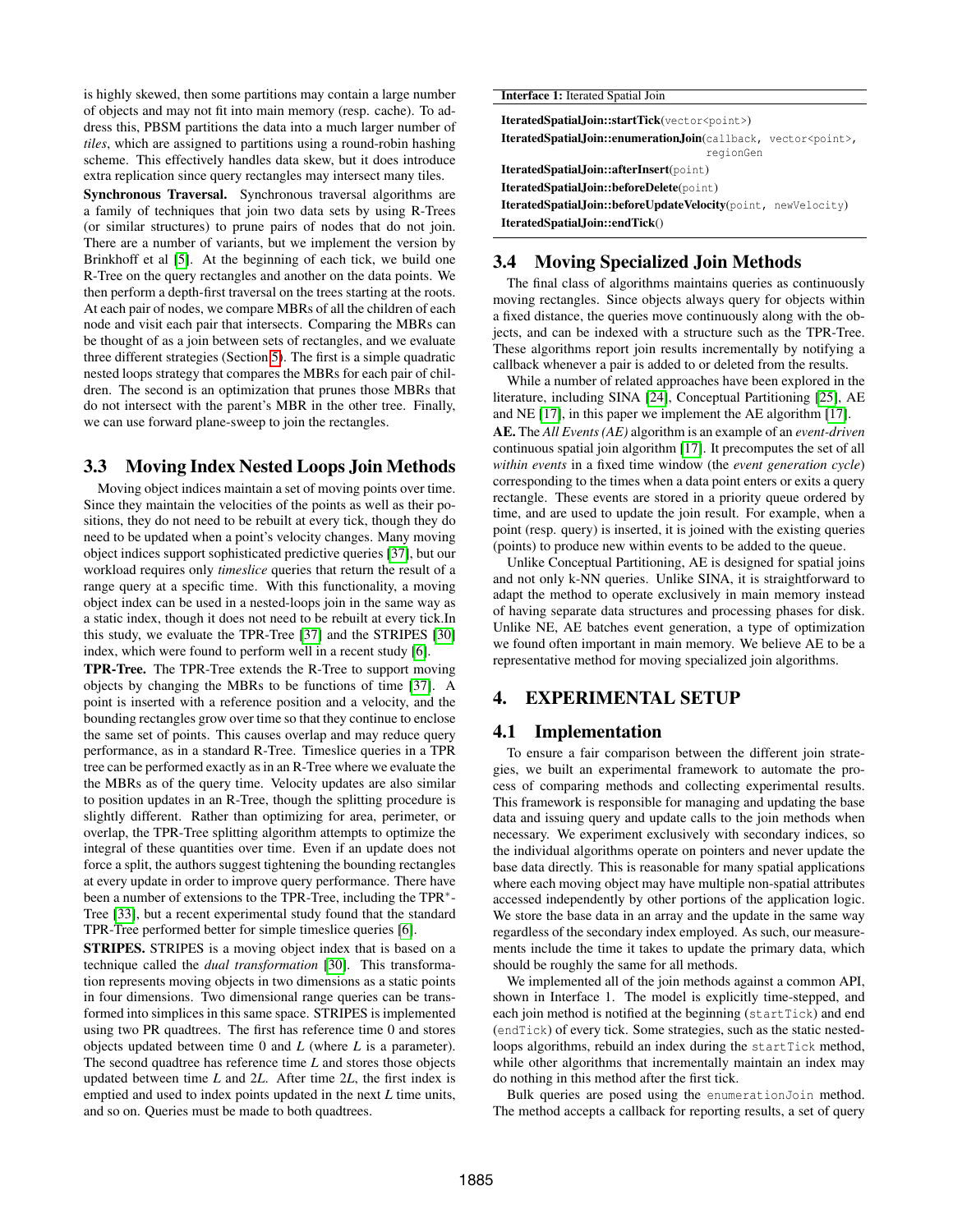points, and a RegionGen instance, which contains a method to generate a query rectangle from a point. During experiments, the join results are discarded at the end of each tick, but they can also be saved and used for regression testing.

In order to keep indices that persist across multiple ticks upto-date, the framework notifies each join strategy of all updates made to the moving objects at every tick. It does this by calling the afterInsert, beforeDelete, and beforeUpdateVelocity methods to indicate object insertion, deletion, and velocity updates, respectively. Note that the framework will only call the beforeUpdateVelocity method on moving algorithms. For static algorithms, it will convert these velocity updates to position updates, which are implemented with a delete followed by an insert.

Since the AE algorithm operates on continuous moving queries, it requires a slightly different API. The algorithm maintains continuous query results in a special callback object, which is stored as a hash table and contains both addResult and deleteResult methods. We omit the details of this extended API for brevity.

We optimized the individual join algorithms and tuned their parameters to perform well in main memory (Section [5\)](#page-5-0). Though our implementations are all two-dimensional, we have made them as generic as possible with respect to key type. Since some of the main memory optimizations, such as quantization for the CR-Tree and Linearized KD-Trie, are limited to numeric types, all of our experiments use 64-bit floating point keys.

Our experimental framework and spatial join algorithms are implemented in approximately 30,000 lines of C++ which we make available for the community to use and extend [\[1\]](#page-11-22).

## <span id="page-4-1"></span>4.2 Workloads

We experiment with four different workloads and a wide range of parameters drawn from behavioral simulations as well as more traditional moving object scenarios. We use a single binary trace format for all workloads to ensure repeatability. A trace consists of a set of initial points followed by a sequence of ticks, each of which contains a sequence of queries and updates. Queries are specified as a set of object identifiers and an *x* and *y* range for the query window around each object. For simplicity, we fix the query window size and vary the fraction of objects issuing the query at each tick. We select the queriers uniformly at random at each tick, except when experimenting with the AE algorithm. Since this algorithm maintains queries across ticks, it performs best when the same points query at each tick. Thus, to evaluate the AE Join in a favorable setting, we fix the set of queriers at the beginning of each experiment.

Updates are divided into four types: insert, delete, position update, and velocity update, and each update is represented as a type code, an object identifier, and the new object data to be inserted or updated. The framework is responsible for interpreting these updates and issuing the appropriate calls to the indices.

We group workloads into two categories: synthetic workloads used to test specific parameters, and workloads based on simulation models. We borrow several workloads from a recent benchmark by Chen et al., but we experiment with a wider range of query and update rates [\[6\]](#page-11-20). This ensures our results are comparable with previous work while still illuminating new parts of the parameter space. Synthetic Workloads. To ensure that we can vary parameters independently, we experimented with two workloads consisting of randomly generated moving points. In the *uniform workload* of Chen et al. [\[6\]](#page-11-20), points are instantiated uniformly at random positions in a fixed size square space and move in random directions. The speed of each point is chosen uniformly at random from a fixed set of possible speeds. We change the query workload so that at each tick, a fixed uniformly-chosen fraction of objects issue queries, and

<span id="page-4-0"></span>

|                  | <b>Setting</b>                   |                                 |                   |         |  |  |
|------------------|----------------------------------|---------------------------------|-------------------|---------|--|--|
| <b>Parameter</b> | Uniform                          | <b>Medium</b><br><b>Uniform</b> | Large<br>Uniform  | Gauss   |  |  |
| Num. Ticks       | 100                              | 100                             | 500               | 120     |  |  |
| Num. Points      | $10K$ $50K$ $90K$                | 500K                            | 1M                | 50K     |  |  |
| Space Size       | $10K^2$ $22K^2$ $30K^2$          | $224K^2$                        | 577K <sup>2</sup> | $22K^2$ |  |  |
| Max. Speed       | 200                              | 2000                            | 600               | 200     |  |  |
| Query Size       | 400                              | 4000                            | 600               | 400     |  |  |
| % Oueriers       | $10\%$ $\ldots$ 50% $\ldots$ 90% | 50%                             | $0.01\%, 1\%$     | 50%     |  |  |
| % Updaters       | $10\%$ 50%  90%                  | 50%                             | $0.01\%, 1\%$     | N/A     |  |  |

Table 2: Parameter Settings for Synthetic Workloads

a fixed fraction of objects change velocity. To handle boundaries, we make the space a torus, so that objects that exit the space in the upper right corner reappear in the lower left corner with the same velocity. We accomplish this by inserting an explicit position update into the trace. Thus the total number of updates at each tick will slightly exceed the fraction of points issuing velocity updates.

The *gaussian workload* models a skewed workload in which objects cluster around a fixed set of *hotspots* as in previous work [\[6\]](#page-11-20). The hotspots are initialized at uniform random locations, and points are distributed into rings around each hotspot according to a Gaussian distribution. The rings affect the speed and update frequency of the points – those points closer to a hotspot move faster and update more frequently. This ensures that the points maintain a skewed distribution over time [\[6\]](#page-11-20). Note that a point's velocity is updated at regular intervals depending on its ring. Thus if the points were to be inserted all at once at the beginning of the trace, as in the uniform workload, updates would clump together every few ticks. To spread out update load, we inserted the points over a period of 20 ticks. We do not include the time for these ticks in our results.

Table [2](#page-4-0) shows the parameter settings we used for the uniform and gaussian workloads. We experimented primarily with between 10,000 and 90,000 moving points. This is quite small compared to the number of points that fit in main memory, but we believe it is a reasonable estimate for the number of objects that are processed on a single core for many spatial applications, since these applications often include a considerable amount of computation in addition to the spatial joins, limiting the number of objects that can be feasibly handled on a single core. To evaluate how the methods perform when the data set is larger than the cache size, we also employed two additional uniform workloads with "Medium" and "Large" numbers of points. The "Large Uniform" workload, in particular, contains one million points and has a much smaller fraction of queries and updates. As we scale the number of points, we also scale the size of the space so that the density remains constant for the uniform traces. This allows us to evaluate the scalability of the join methods without the number of joining points becoming quadratic and dominating the performance. Note that increasing the query window size generates the same effect of quadratic scaling on join result, and we thus only report one window size setting for each of our workloads in the interest of brevity.

We vary the fraction of points issuing queries or velocity updates per tick from 10%-90% of the total number of points. These are very high rates compared to many existing spatial database workloads, but as we noted in Section [2.1,](#page-1-1) applications such as simulations often have very high query and update rates, and we believe it is valuable to consider this part of the parameter space. In order to determine when moving object indices perform best, we have also conducted several experiments with lower query and update rates, between 0.01% and 1% of the points per tick. We execute this large trace for 500 ticks rather than 100, in order to better observe the benefits of incremental computation at low update rates.

Simulation Workloads. To model constrained motion in space, we use the network-based workload proposed by Chen et al. [\[6\]](#page-11-20). This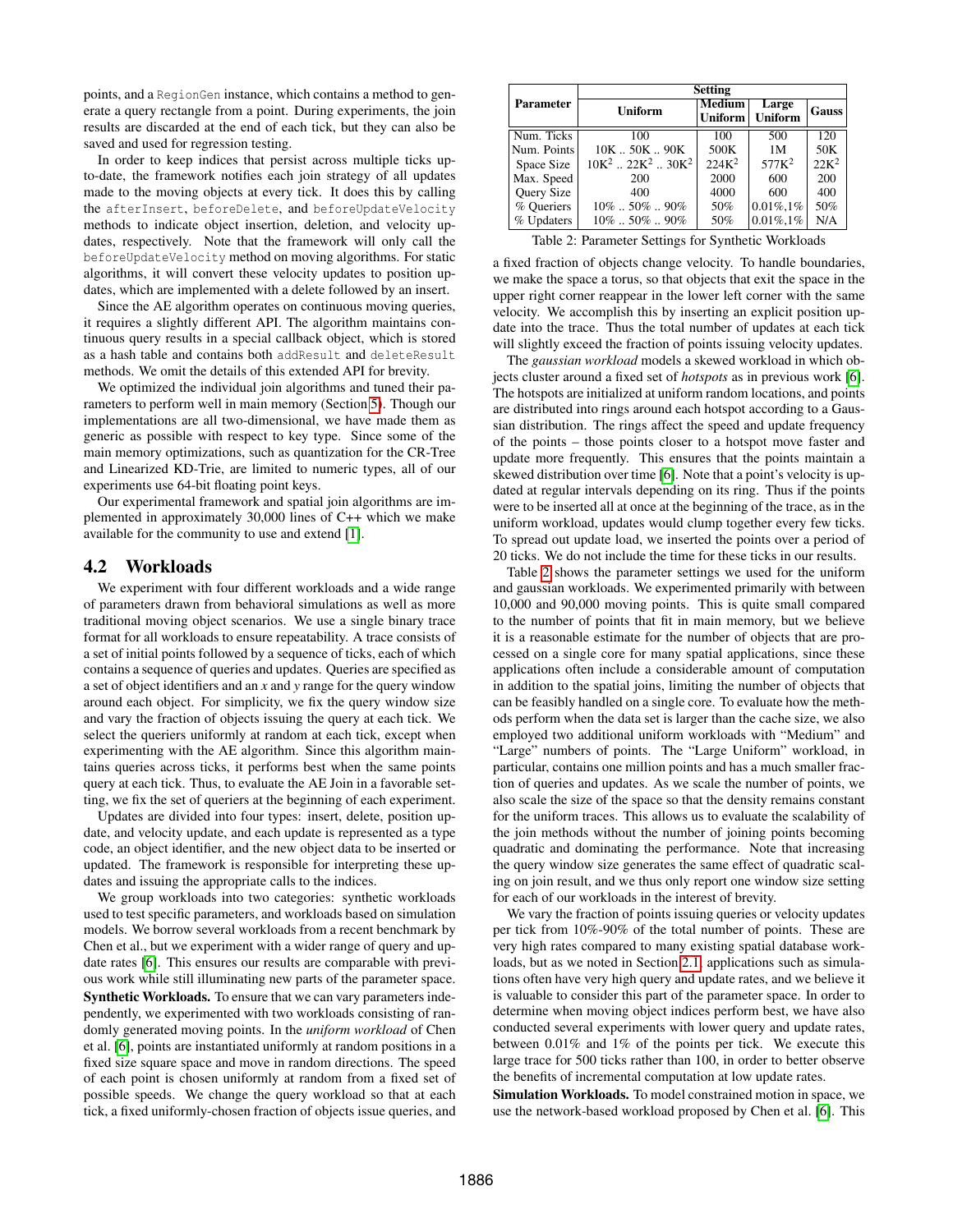<span id="page-5-1"></span>

| <b>Parameter</b>           | <b>Setting</b>                                                                                       | <b>Parameter</b>                | <b>Setting</b>                           |
|----------------------------|------------------------------------------------------------------------------------------------------|---------------------------------|------------------------------------------|
| Num. Objects<br>Space Size | Num. Nodes $ 6,105, 11,414, 175,343 $<br>Num. Edges 7,035, 15,641, 223,308<br>100,000<br>$100,000^2$ | Num. goals<br>$%$ informed<br>α | Num. fish   100K900K<br>10%<br>25<br>160 |
|                            | $\sqrt{N}$                                                                                           |                                 |                                          |

(a) Network Settings

<span id="page-5-2"></span>(b) Fish Settings

Table 3: Simulation Workload Settings

workload models random motion on three real road networks from Oldenburg, Singapore, and San Francisco that were originally used by the Brinkhoff moving object generator [\[4\]](#page-11-28). Objects are placed randomly on network edges and move randomly over time. When an object reaches a network node, it chooses a random edge incident to that node and proceeds with a new speed. If an object overshoots the next node during a tick, its position is corrected using a special position update in the trace. This must be applied to both moving and static indices. As with the previous workloads, each object queries with a fixed probability at every tick. Table [3a](#page-5-1) shows the parameter settings for the Oldenburg, Singapore, and San Francisco networks, respectively. The networks are scaled to the same space size, so the edges in the larger networks will be shorter than those in the smaller networks, yielding more updates.

To evaluate our spatial join algorithms on a realistic application, we implemented a model of schooling fish proposed in Nature by Couzin et al [\[7\]](#page-11-21). In this model, fish move and interact according to two simple rules: (1) they avoid (turn away from) other fish within a small fixed distance  $\alpha$  from their current position, and (2) if there are no fish within distance  $\alpha$ , then they turn toward fish within a distance  $\rho > \alpha$ . Additionally, a certain number of "informed" fish have a desired goal that influences their direction of motion.

Rather than reading updates from a trace, we implement and execute the simulation itself using two spatial joins between fish corresponding to the steps described above. Note that the second join is performed only for those fish with no neighbors within distance α. As in our other experiments, we perform orthogonal range queries rather than proper distance queries, since answering the former is typically the first and most expensive part of processing the latter. Table [3b](#page-5-2) shows the settings we choose for the simulation.

#### 4.3 Hardware

We ran all experiments on an Intel Xeon 5500 2.66 GHz with 48 GB RAM and four cores running Ubuntu Linux. Except for the multi-core experiment in Section [6.5,](#page-9-0) our code is run on a single thread and thus utilizes only one core. Each core has 32 KB of L1 cache and 256 KB L2 cache and they share 8 MB of L3 cache. To account for experimental overhead, we present build, query, and update times separately where appropriate. Unless otherwise noted, we ran each experiment on the synthetic data for 100 ticks with three randomly generated traces and report the average, min, and max values (the later two using error bars).

#### <span id="page-5-4"></span>4.4 Parallel Execution

We also extend the framework to support parallel (multi-core) execution for static methods. We use a simple spatial partitioning method motivated by our distributed simulation platform [\[39\]](#page-11-4). While this method is unlikely to outperform special-purpose parallel join methods such as the TwinGrid index [\[32\]](#page-11-6), it does not require modifying any of the join algorithms.

The parallel partitioning algorithm we use divides the points into disjoint rectangular regions at each timestep using a KD-Trie. Suppose we have *n* points and the desired degree of parallelism is *p*. (1) First we sample the data set and construct a partial KD-Trie on

<span id="page-5-3"></span>

|              |    | Total<br>Ops<br>$(billion)$ (billion) | <b>LOAD</b> | <b>LOAD Ops Breakdown</b>        |  |                               |  |         |
|--------------|----|---------------------------------------|-------------|----------------------------------|--|-------------------------------|--|---------|
| Method   CPI |    |                                       | <b>Ops</b>  | L1.                              |  | $ {\rm LFB} $ L2 $ {\rm L3} $ |  | Mem     |
| R-Tree       |    | $2.2$   $2.353.1$                     | 973.7       | $93.4\%$ 2.5% 0.5% 0.3% 1.0%     |  |                               |  |         |
| CR-Tree      | 14 | 2.732.9                               | 1.133.5     | $93.8\%$   2.2\%   1.7\%   0.4\% |  |                               |  | $1.0\%$ |

Table 5: Profiling: 50% queries and updates, 500K points

the base data with  $p$  leaves. This step is performed sequentially. For our experiments we use a sample size of 1000, which is sufficient for uniform data. (2) In parallel, thread *i* examines 1/*p*th of the data set, and partitions the points according to the KD-Trie. It stores the resulting *p* partitions in shared memory. (3) Finally, in parallel, thread *i* takes the *i*th partition from each thread in the previous step and merges it into a list of points that will processed during the join. In order to ensure a fair distribution of points, we construct the KD-Trie with  $r > p$  partitions and then assign multiple partitions to each thread. In our experiments  $r = 4p$ . Queries are partitioned in the same way using the same KD-Trie.

Note that if we execute the join independently on each partition, the result may be incorrect, as points near the boundary of a partition will not be joined with points from outside the partition. As in [\[39\]](#page-11-4), we address this by replicating all points within distance *q* of the boundary of each region, where  $q$  is the maximum radius of a query rectangle that makes up the join. Note that we do not replicate the query points in order to avoid over-counting. Finally, since we do not migrate points between partitions, this method does not work with the moving or incremental join methods described in Sections [3.3](#page-3-1) and [3.4.](#page-3-2)

In order to better understand the performance on a larger number of cores, we run our multi-core experiments on a machine with two 6-core Intel Xeon X5680 processors clocked at 3.3 Ghz. Each core has 32 KB L1 data cache and 256 KB L2 cache, and each CPU has 12 MB L3 cache. The system has 48 GB of RAM.

## <span id="page-5-0"></span>5. PARAMETER TUNING

In this section, we discuss tuning the parameters for all the spatial join methods we implemented. Due to space constraints, we present detailed results for our tuning of the R-Tree and CR-Tree only, since these results are surprising in light of previous work. For all remaining methods, we simply document the parameters used in subsequent experiments in the interest of repeatability and completeness.

R-Tree and CR-Tree. We organized each R-Tree and CR-Tree node as in [\[15\]](#page-11-18) to avoid unnecessary pointer-dereferencing (and hence cache misses). Figure [4](#page-6-1) shows the effect of increasing the node size on the performance of the R-Tree and the CR-Tree in which keys are quantized to 1, 2, or 4 bytes from their original 8 bytes. We found that both structures did best with a node size corresponding to a small multiple of the cache line size, though the decrease in performance due to larger node sizes is relatively minor. The CR-Tree was also relatively insensitive to the quantization level, and we use 2 bytes for all remaining experiments. Interestingly, the R-Tree and CR-Tree perform comparably in this experiment, with the R-Tree actually outperforming the CR-Tree by a small amount. This result differs from previous work, and we expect that it is because existing comparisons do not evaluate bulk-loaded R-Trees [\[15,](#page-11-18) [21\]](#page-11-8). The CR-Tree trades precision of MBRs during query processing, via quantization, for better packing of data. The hope is to increase cache efficiency and thus gain in performance. However, the improved precision of a bulk-loaded R-Tree during query processing may offset the gains obtained by the CR-Tree with data packing.

To better understand this effect, we profiled cache performance of the two methods using the Medium Uniform workload described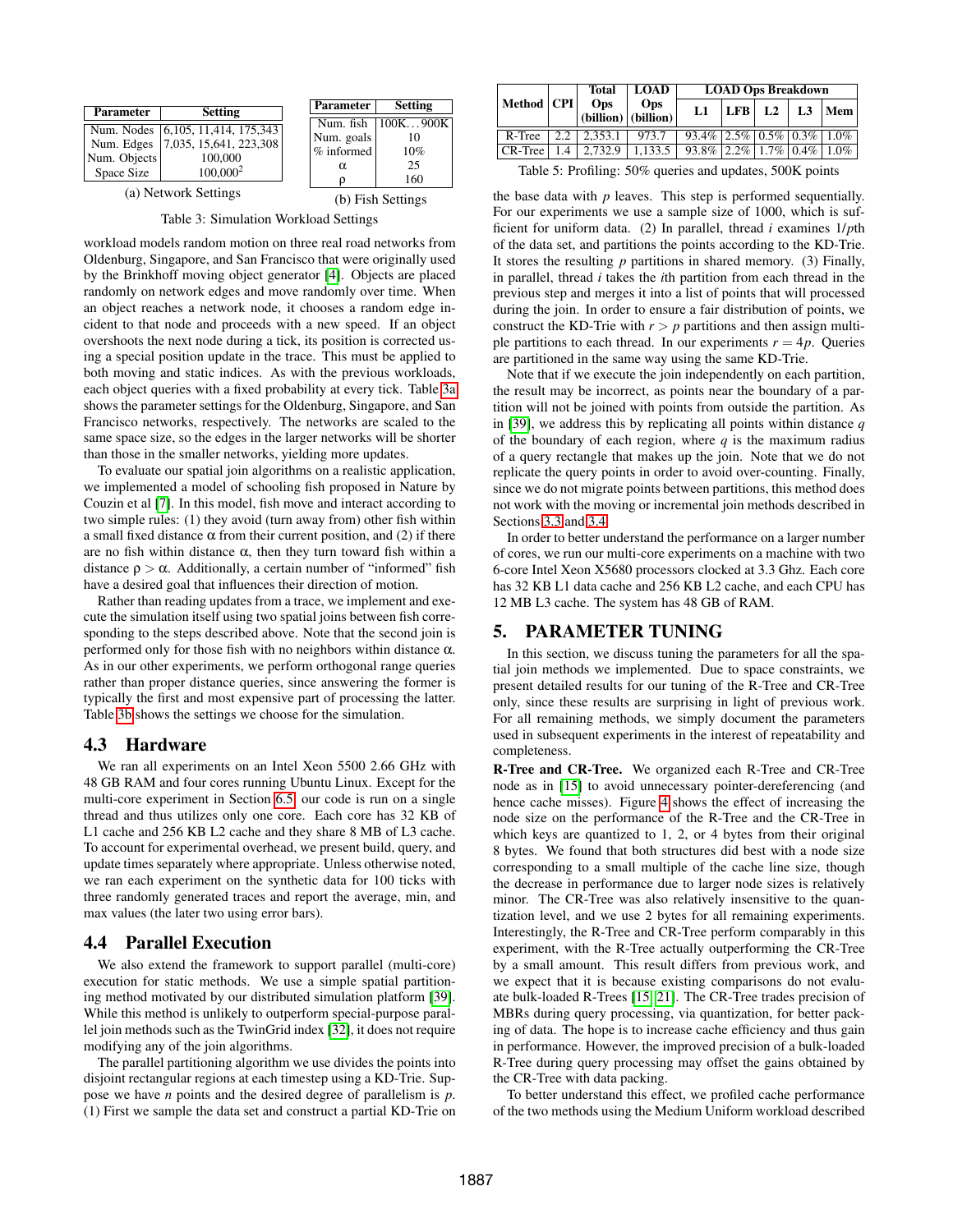<span id="page-6-1"></span>

Figure 4: RTree Node Size: 50% queries and updates, 50K points

in Section [4.2.](#page-4-1) This dataset is larger than the last-level cache, and we used the Intel VTune Performance Analyzer to analyze the memory access behavior [\[16\]](#page-11-29). For each method, Table [5](#page-5-3) shows the cycles-per-instruction count (CPI), the number of total instructions and load instructions, and a breakdown of the percentage of LOADs serviced from different levels of the memory hierarchy. Note that a request is serviced from a line fill buffer (LFB) if another request for the same data item is already outstanding.

From this table, we see that the R-Tree and CR-Tree display very similar cache performance. They both service over 95% of the LOADs from the L1 cache or the line fill buffers and only 1% of the accesses from main memory, suggesting that the aggressive compression used by the CR-Tree provides relatively little benefit when compared to a bulk-loaded R-Tree. Since the R-Tree does not have to filter false positives or perform quantization, it executes fewer total instructions. These results suggest that when bulk-loading is used, one should prefer the simpler R-Tree to the CR-Tree.

Remaining Methods. For completeness, we document below the parameters we found most effective for all remaining methods [\[1\]](#page-11-22). We found empirically that full partitioning of queries is best for the Linearized KD-Trie, while the Simple Grid performs best when configured with 13 cells per side with our standard uniform workload. To adjust for data size, we fix the average number of points per cell to 296, with four points per bucket, for other workloads assuming a uniform distribution. While these settings are much less granular than grid settings used by continuous spatial query approaches, such as Conceptual Partitioning [\[25\]](#page-11-27), the computational overhead of static methods is significantly smaller than that of moving methods, a point we will explore in Section [6.](#page-6-0)

In accordance with the results of Arge et al. [\[3\]](#page-11-14), we found striped-sweep to be the best choice for Plane Sweep, and 128 stripes to be a good setting. However, we employed forward sweep for PBSM, both because it is was used in the PBSM proposal and because striped-sweep effectively increases the number of partitions, complicating the evaluation [\[31\]](#page-11-17). We found 45 partitions per side to be optimal with our standard uniform workload, and to adjust for data size we fix the number of partitions so that each partition holds an average of 25 data points. We set the number of tiles to be equal to the number of partitions, since we found the effect of tiling to be modest even with skewed workloads. Since we found the optimal R-Tree node size to be quite small (8 entries), we adopted the nested loops algorithm to join individual R-Tree nodes in Synchronous Traversal, as this simple method is just as effective as more complex methods at such small node sizes.

We made several optimizations to the standard TPR-Tree. To improve update performance, we use the R<sup>∗</sup> -Tree splitting algorithm and maintain a hash table from point id to tree node so that we do not have to perform an additional search for deletes. In contrast to static methods, we found per-node computation cost (e.g., the cost of maintaining the time-parameterized rectangles) to be considerable for the TPR-Tree, so that reducing the number of nodes continues to improve performance beyond what we would expect by caching effects. We found a good setting for node size to be 5,204B (68 entries). For high query and update rates, we found the lifetime parameter to have relatively little effect on performance, as the bounding rectangles are already compressed during updates. For experiments with the uniform and gaussian workloads, we choose a lifetime of 60 ticks, so that the tree will be rebuilt only once during a 100 tick experiment. The lifetime has a more significant impact at lower query and update rates. We found settings above 100 ticks to be best, with modest improvements even for larger settings. We choose a lifetime of 250 ticks when running experiments with the large trace.

Recall that STRIPES uses two quadtrees which index points updated between time 0 and *L* and time *L* and 2*L* respectively, where *L* is a *lifetime* parameter. We observed the lifetime of STRIPES to be best at the low setting of just two ticks for the uniform workload, and at the somewhat higher setting of 50 ticks for the large uniform workload. The corresponding parameter for the AE Join is the event generation cycle. As we expect the join to perform poorly for high query and update rates, we focused our optimization efforts on the large (1M point) trace. With 0.01% queries and 0.1% updates, the performance improved by over a factor of seven as we increased the event generation cycle from 2 to 22. The performance continued to improve modestly as we increased the event generation cycle further, but memory usage became a problem since the number of events stored in the queue grows with the event generation cycle length and the number of queries. We picked 20 ticks as the event generation cycle for the experiments, as this seemed to provide a good tradeoff between performance and space.

## <span id="page-6-0"></span>6. EXPERIMENTAL RESULTS

In this section, we analyze the effect of query and update rates and data skew on the performance of the various methods. We also measure the scalability of the methods and their effectiveness on several realistic workloads. In addition to the ten methods described in Section [3,](#page-2-0) we implemented a simple baseline algorithm which sorts the data points by one coordinate, and uses a nested loops algorithm with binary search to compute the join result.

## 6.1 Effect of Query and Update Rates

Scaling the Query Rate. Figure [6](#page-7-0) shows the performance of the methods as we scale the fraction of points that issue queries from 10% to 90% for 50,000 points. The update rate is fixed at 50%.

Part (a) shows the performance of the five static indices, including the Binary Search method described above. Among these strategies, the R-Tree, CR-Tree, and Linearized KD-Trie perform best and are very similar, though the R-Tree is up to 20% faster than the CR-Tree. The Simple Grid is over a factor of four slower than the R-Tree when 90% of the points query, while Binary Search is slightly faster than the Simple Grid. We found this result to be stable, even though a recent study indicated grids not to perform significantly worse than trees in main memory [\[38\]](#page-11-13). However, in our study static structures are rebuilt at every tick instead of updated over time, and this changes the performance trade-offs, as discussed in more detail below.

Part (b) of Figure [6](#page-7-0) shows the performance of specialized join methods. The slowest join, the standard Plane Sweep with a linkedlist sweep structure, is 1.5 times slower than the Simple Grid at 90% query rate (note the different scales). However, the plane sweep methods that partition the space, PBSM and Striped Sweep, do much better, and SynchTraversal does best of all, outperforming List Sweep by a factor of 7.9 and the R-Tree by a factor of 1.25.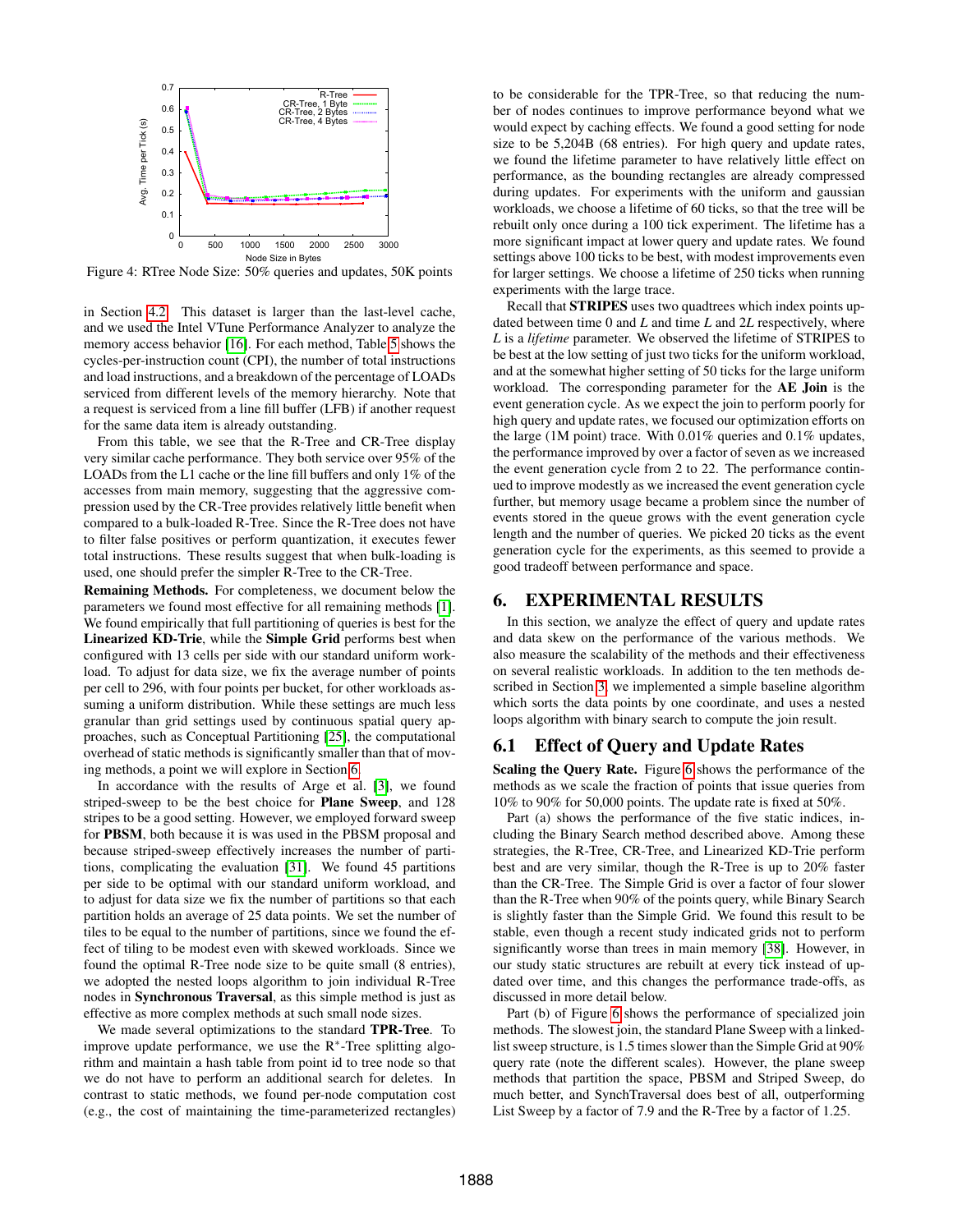<span id="page-7-0"></span>

<span id="page-7-1"></span>

| R-Tree               | 0.02  | 0.14 | 0.002 |
|----------------------|-------|------|-------|
| CR-Tree              | 0.02  | 0.17 | 0.002 |
| Lin. KD-Trie         | 0.007 | 0.16 | 0.001 |
| Simple Grid          | 0.002 | 0.61 | 0.003 |
| List Sweep           | 0.008 | 0.71 | 0.001 |
| <b>Striped Sweep</b> | 0.008 | 0.22 | 0.001 |
| <b>Forward PBSM</b>  | 0.008 | 0.16 | 0.001 |
| Synch. Traversal     | 0.02  | 0.11 | 0.002 |
| TPR-Tree             | 0.03  | 1.12 | 0.58  |
| <b>STRIPES</b>       | 0.001 | 4.58 | 0.06  |

<span id="page-7-2"></span>Table 7: Breakdown: 50% queries and updates, 50K points



Figure 8: Scaling the Update Rate

Part (c) of Figure [6](#page-7-0) shows the performance of moving methods. As expected, both STRIPES and the TPR-Tree scale linearly with the query rate. However, their performance is over an order of magnitude worse than that of the best static methods. We also show the performance of the AE-Join starting at 10% queries, but it scales poorly and already spends more than 20s per tick at 30%. For this reason we exclude this method for all experiments except those with very low query and update rates below.

To better understand where the time is spent, we further break down the performance into build, query, and update times. Table [7](#page-7-1) shows this breakdown for all methods on 50,000 points with 50% queries and updates. Note that update times are still reported as non-zero for static methods, because we invoke the corresponding empty operations from our API. The query cost dominates for all of the indices, which suggests that we should prefer methods that are optimized for query performance, even at the cost of build and update time. As moving indices trade query for update performance, their total processing time deteriorates dramatically.

Scaling the Update Rate. We also vary the fraction of points that are updated at every tick. Figure [8](#page-7-2) shows the performance of the moving object indices as we increase the update rate to 90% of the points per tick. The query rate is fixed at 50%. We do not report results for the static nested loops or static join methods since they are re-executed every tick and thus are insensitive to update rate.

Somewhat unintuitively, the TPR-Tree actually gets slightly faster as the update rate increases. The phenomenon was observed

<span id="page-7-3"></span>

| <b>Ouery</b><br>Rate | Update<br>Rate | <b>Method</b>  | Build (s) | Query (s) | Update (s) | <b>Total</b> |
|----------------------|----------------|----------------|-----------|-----------|------------|--------------|
|                      |                | R-Tree         | 0.57      | 0.0002    | 0.03       | 0.61         |
|                      |                | SynchTraversal | 0.60      | 0.0007    | 0.02       | 0.63         |
| 0.0001               | 0.0001         | TPR-Tree       | 0.15      | 0.12      | 0.05       | 0.32         |
|                      |                | <b>STRIPES</b> | 0.004     | 0.10      | 0.05       | 0.15         |
|                      |                | AE-Join        | 1.12      | 0.0003    | 0.05       | 1.17         |
|                      |                | R-Tree         | 0.57      | 0.0002    | 0.03       | 0.61         |
|                      | 0.01           | SynchTraversal | 0.60      | 0.0007    | 0.02       | 0.63         |
| 0.0001               |                | TPR-Tree       | 0.15      | 0.12      | 0.44       | 0.71         |
|                      |                | <b>STRIPES</b> | 0.004     | 0.12      | 0.08       | 0.20         |
|                      |                | $AE$ -Join     | 1.15      | 0.0005    | 0.30       | 1.45         |
|                      | 0.0001         | R-Tree         | 0.57      | 0.02      | 0.03       | 0.63         |
| 0.01                 |                | SynchTraversal | 0.60      | 0.05      | 0.02       | 0.67         |
|                      |                | TPR-Tree       | 0.15      | 11.39     | 0.05       | 11.59        |
|                      |                | <b>STRIPES</b> | 0.004     | 9.46      | 0.05       | 9.52         |
|                      |                | AE-Join        | 2.02      | 0.07      | 0.12       | 2.21         |

<span id="page-7-4"></span>

| Table 9: Breakdown: 1M points                            |            |            |                                   |               |            |       |       |         |  |
|----------------------------------------------------------|------------|------------|-----------------------------------|---------------|------------|-------|-------|---------|--|
| <b>LOAD</b><br><b>LOAD Ops Breakdown</b><br><b>Total</b> |            |            |                                   |               |            |       |       |         |  |
| <b>Method</b>                                            | <b>CPI</b> | <b>Ops</b> | <b>Ops</b><br>(billion) (billion) | L1            | <b>LFB</b> | L2    | L3    | Mem     |  |
| R-Tree                                                   | 2.03       | 463.4      | 165.8                             | 86.5%         | $4.0\%$    | 3.1%  | 3.0%  | $1.2\%$ |  |
| Synch.<br>Traversal                                      | 2.2        | 438.2      | 159.4                             | $85.0\%$ 4.8% |            | 3.2%  | 4.0%  | 1.3%    |  |
| TPR-Tree $\vert 0.88 \rangle$                            |            | 558.9      | 211.7                             | 95.1%         | $1.0\%$    | 0.07% | 0.05% | 0.06%   |  |
| <b>STRIPES</b>                                           | 2.33       | 101.7      | $\overline{34.3}$                 | 91.6%         | 3.8%       | 0.4%  | 0.2%  | 1.8%    |  |
| AE-Join                                                  | 0.69       | 2.037      | 945.3                             | 99.3%         | 0.3%       | 0.1%  | 0.1%  | 0.04%   |  |

Table 10: Profiling: 0.01% queries and 0.01% updates, 1M points

in a previous study, and is due to the time-parameterized bounding rectangles being retightened after each insert [\[6\]](#page-11-20). This increases the update time slightly, but is more than made up for by the decrease in overlap and the resulting increase in query performance. STRIPES is dominated by the TPR-Tree across the whole spectrum of update rates. At 90% updates, the gap between the methods is more than a factor of 2.5.

We also note that for most update rates, the query cost is still the dominant component in the runtime. At 90% updates, query cost for the TPR-Tree is 0.93s per tick, only slightly smaller than the update cost of 1.01s. For STRIPES, the query cost at the same point is 4.74s, significantly more than its update cost of 0.08s.

Even at their best performance, the moving object algorithms are still considerably worse than the static methods. At 90% update rate, the TPR-Tree is still an order of magnitude slower than Synchronous Traversal, for instance. In an attempt to find a scenario in which the moving indices outperform the static methods, we also experimented with much lower query and update rates. Intuitively, moving object indices should perform well with these settings, since it is necessary to rebuild the static index at every tick. To ensure that the build cost is non-trivial, we use the "Large Uniform" workload described in Section [4.2](#page-4-1) with one million points.

Table [9](#page-7-3) shows the performance breakdown for the three moving methods and the best methods from the other quadrants. We experiment with query and update rates of 0.01% and 1% . We construct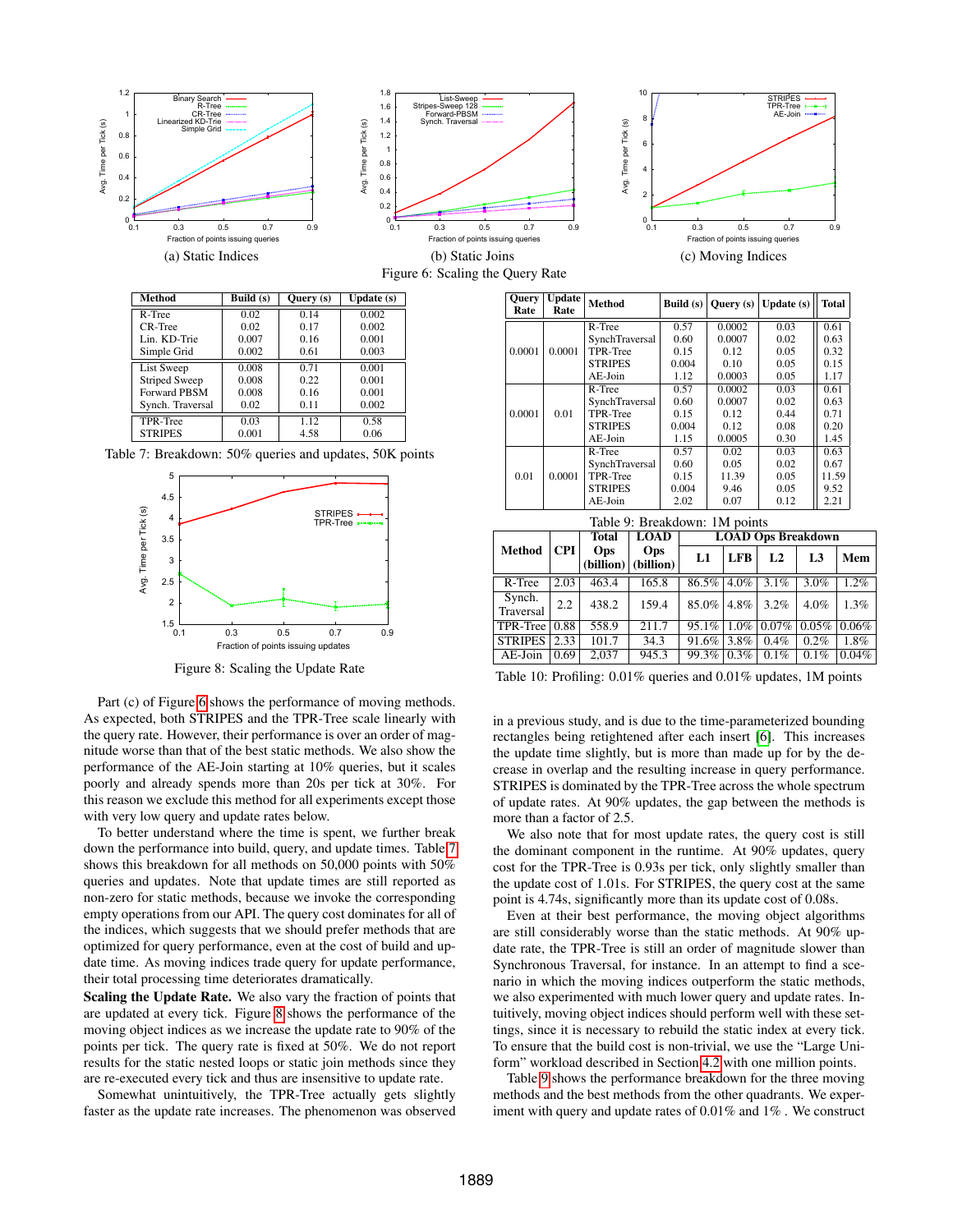<span id="page-8-0"></span>

<span id="page-8-1"></span>three extreme scenarios illustrating the effect of changing either the query or update rate between these values. In the base scenario in the first row of Table [9,](#page-7-3) only 100 agents issue queries and updates at every tick. As the table shows, STRIPES outperforms the R-Tree at this point by a factor of 4, and the TPR-Tree outperforms the R-Tree by a factor of 1.9. The AE-Join remains slower, however, as it spends most of its time enqueueing events.

Increasing the update rate by two orders of magnitude has a very minor impact on the performance of STRIPES, but the TPR-Tree is more than twice as slow. This is likely due to the cost of retightening the bounding rectangles. This should improve query time, but the query rate is so low at this point, that the effect is not visible. Increasing the query rate instead of the update rate has a dramatic impact on the TPR-Tree and STRIPES. Both slow down by more than an order of magnitude, while the static methods degrade by only a small amount. Interestingly, the AE-Join performs the best of the moving object indices, as the low update rate means that the event queue will have to be changed relatively infrequently.

We confirm the observations above by detailed profiling numbers for 0.01% queries and 0.01% updates (Table [10\)](#page-7-4). Even with 1M points, the five methods shown exhibit good cache hit rates. Over 89% of LOADs are served from either the L1 cache or the line fill buffers. Out of the remaining accesses only a small fraction on the order of 2% or lower have to fetch data from main memory. A smaller percentage of LOADs are served from L1 for static methods than for moving methods. Moreover, the CPI values indicate that static methods spend roughly half of their time stalled. Even though instruction efficiency is better for moving methods, the latter use a larger number of instructions. The AE-Join executes roughly 4.6 times more instructions than Synchronous Traversal, for instance. Interestingly, STRIPES behaves more like a static method in this case, likely because the dual transformation converts moving queries to static queries in a quadtree.

## 6.2 Effect of Data Skew

To validate our experimental results on realistic workloads, we report on several experiments with the Gaussian as well as the network simulation workloads described in Section [4.2.](#page-4-1)

Gaussian Workload. To test how the spatial join algorithms handle skew, we vary the number of hotspots in the Gaussian workload. Figure [11](#page-8-0) shows the results as we scale the number of hotspots from 1 to 1,000 using a log scale. Recall that the points cluster around

each hotspot, so the workload with 1 hotspot is the most skewed. The workload with 1,000 hotspots is essentially uniform.

We observe from this set of graphs that all of the methods improve considerably as the skew decreases. The CR-Tree is almost five times faster with 1000 hotspots than with 1 hotspot, for instance, and the TPR-Tree is seven times faster. The relative ordering of the methods remains essentially the same as in the previous experiments. However, we do observe that for the static join methods (part (b)) the algorithms that partition the data in both dimensions (PBSM and SynchTraversal) improve by a factor of two or more relative to the Striped Sweep method which uses vertical stripes that only partition one dimension of the space.

Network Simulation Workload. Figure [12](#page-8-1) shows the results of one trial of the network simulation on road networks from Oldenburg (part (a)), Singapore (part (b)), and San Francisco (part (c)). Recall that we fix the size of the space and scale the networks so that they fill the available space. Since the networks increase in size from left to right, the individual road segments become shorter and the number of updates becomes larger.

STRIPES, as we saw previously, degrades when the number of updates is large, and takes 2.2 times longer on the San Francisco network than on the Oldenburg network. Once again, we see that this is almost entirely due to the query cost – STRIPES must search in two trees for those points that have been updated, so the query cost grows with the update rate. As expected, the TPR-Tree shows the opposite effect, with query cost decreasing under high update rates. While the cost of applying the updates increases, the total cost is still smaller for the San Francisco network when compared to Singapore. As observed previously, static methods comfortably dominate moving methods, with the synchronous traversal method slightly outperforming the R-Tree.

## 6.3 Scalability

In this section, we first evaluate the scalability of the various methods in the number of moving objects under a uniform random workload. We then present the scalability behavior of the best methods of each quadrant when integrated into a real simulation, which includes time not only for data access but also for computation of the simulation model.

Uniform Random Workload. Figure [13](#page-9-1) shows how the indices perform as we increase the number of points from 10,000 to 90,000. Recall that we keep the point density and the query size fixed as we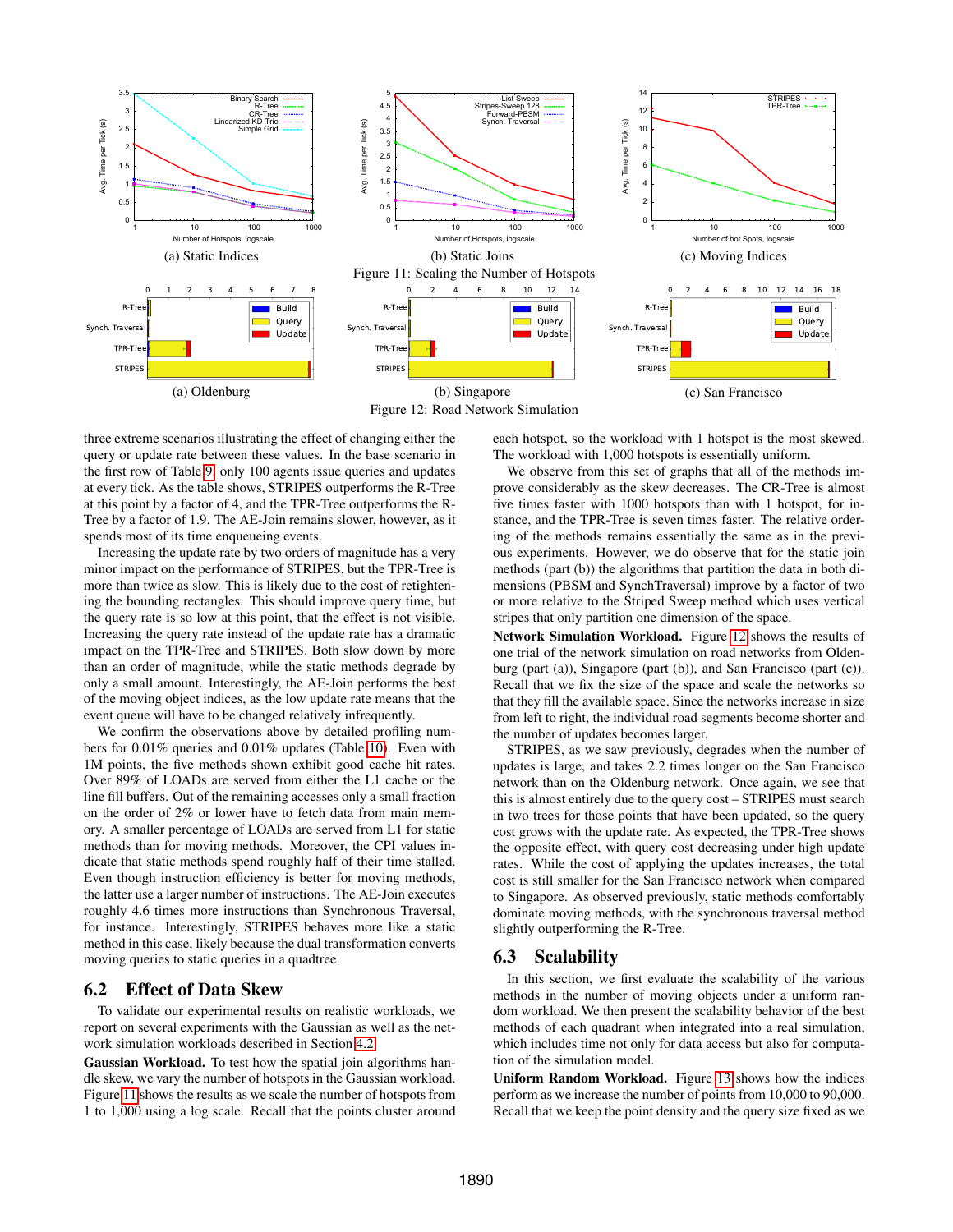<span id="page-9-1"></span>

<span id="page-9-2"></span>scale, so the average number of points returned for a single query remains constant. As the number of queriers is a fixed percentage of the number of points, all strategies (except binary search) scale roughly linearly. The results confirm our previous observations about the relative ordering of the methods. The fastest static join, Synchronous Traversal, is roughly 1.5 times faster than the fastest static index and more than an order of magnitude faster than the moving strategies.

Fish Simulation. Figure [14](#page-9-2) shows the performance of the fish simulation as we scale the number of fish from 100,000 to 900,000. We scale to a much larger number of objects in this example to demonstrate the impact of join method on large scenarios. Even when computation of the simulation model is introduced, the contribution of data processing method to performance is significant. The results we observe are similar to the synthetic experiments reported in Figure [13.](#page-9-1) Moving methods are dominated by static index nested loops joins, which in turn are dominated by static specialized joins. At 900,000 fish, the simulation with Synchronous Traversal runs by a factor of 1.5 faster than with the R-Tree. Note that due to the size of this experiment, we ran only a single trial.

## 6.4 Predictive Queries

In addition to current time queries, moving object indices like the TPR-Tree and STRIPES can be used to answer predictive queries about the state of the database in the future. The simplest form of predictive query is the timeslice query, which returns the result of a spatial query (or join)  $k$  ticks in the future assuming that all points continue to move with the same velocity. We can adapt the static join methods to support predictive queries by simply copying the data points, moving the copied points by *k* ticks, and computing the join over these updated points.

Figure [15](#page-9-3) shows the impact of increasing the prediction time from 0 to 200 ticks at four different query and update rates with 1M points and 500 ticks. Note that the scale of the y-axis in the top row (0.01% query rate) differs from that in the bottom row (0.1% query rate). As expected, the static methods are insensitive to the predictive lookahead because they are rebuilt at every tick and the cost of copying and moving the points is negligible. The perfor-

<span id="page-9-3"></span>

<span id="page-9-4"></span>mance of the moving methods degrades as the prediction time increases, however. This is due to the larger boundary rectangles for the TPR-Tree and the larger query rectangles for STRIPES. This degradation is more dramatic for the TPR-Tree. With 1.0% queries and updates, the average time per tick is over three times larger for a predictive query at 200 ticks than for a current time query.

As in the current time case, STRIPES outperforms the static methods by up to a factor of two when the query rate is very low (0.01%). However, when the query rate increases to 1.0%, the static methods outperform both moving methods by more than an order of magnitude regardless of update rate. These results suggest that even for simple predictive queries, static methods work well for all but the lowest query rates.

## <span id="page-9-0"></span>6.5 Multi-Core Experiments

In this section, we evaluate the performance of the R-Tree and Synchronous Traversal methods on multiple cores using the space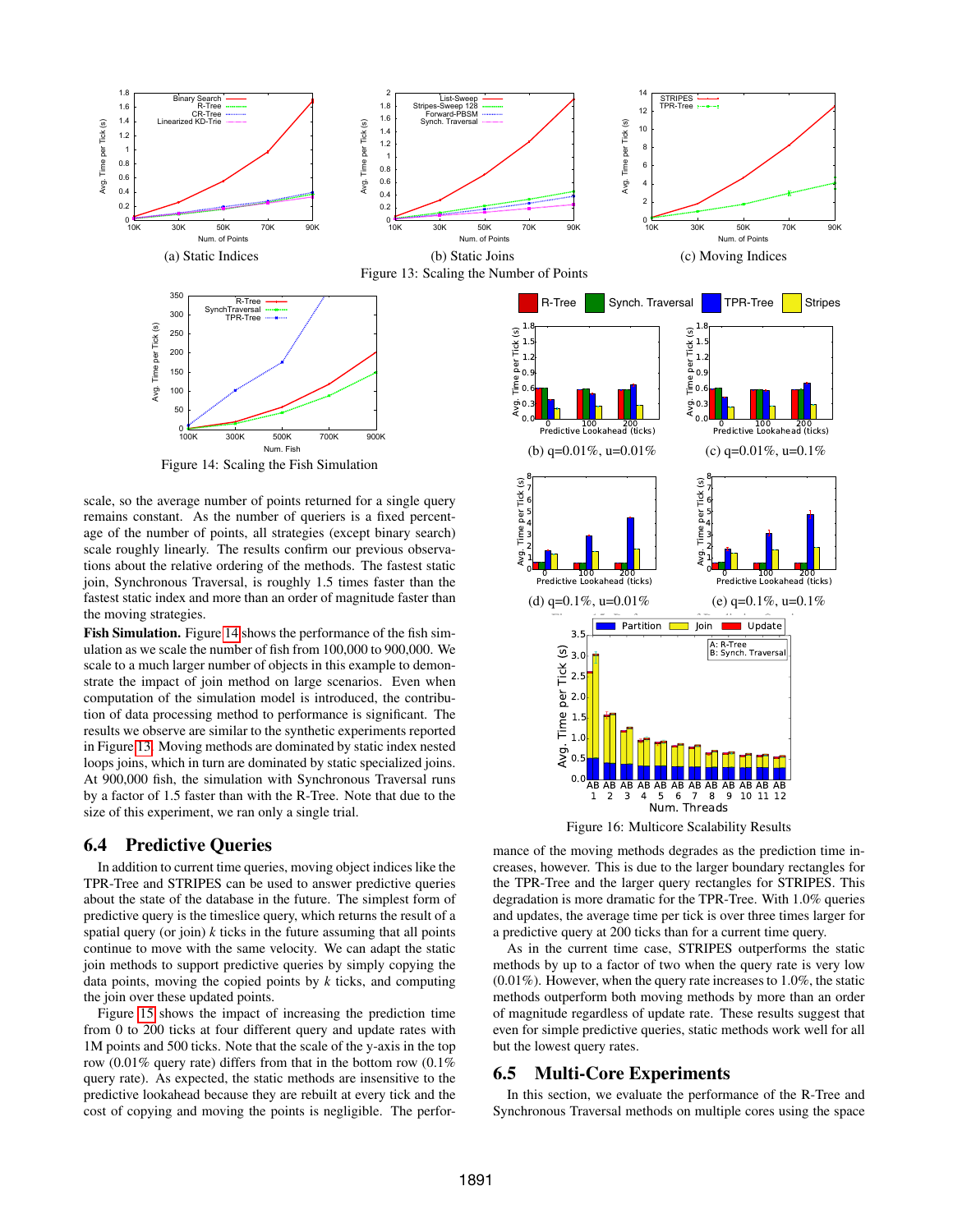partitioning method described in Section [4.4.](#page-5-4) Due to limited space, we are only able to present one graph. Figure [16](#page-9-4) shows the average time per tick as we vary the number of cores from 1 to 12 for the large uniform workload with 1 million points and a 1% query and update rate. We break each tick into three parts: the time to do the partitioning (shown in blue), the time to do the join (shown in yellow), and the time to update the points at the end of each tick (shown in red). The updates are performed linearly at the end of each timestep but have a negligible impact on overall performance.

As we increase the number of threads from 1 to 2, the performance improves considerably – by a factor of 1.66 for the R-Tree and a factor of 1.88 for Synchronous Traversal. However, we quickly hit the point of diminishing returns. For instance, the improvement going from 11 to 12 cores is only a factor of 1.07 for the R-Tree. Overall the R-Tree is 4.68 times faster on 12 cores than on 1, and Synchronous Traversal is 5.17 times faster.

We have identified several factors that contribute to this relatively disappointing speedup. First, since we must synchronize the all threads after each step of the partitioning algorithm and every phase of the join, the overall performance is limited to that of the slowest thread in both parts. This makes the algorithm particularly sensitive to the size of the partitions, and while we construct the KD-Trie with more leaves than cores in part to help balance the partition sizes, there will still be some variability unless the tree is perfectly balanced. Second, since we must replicate points on the boundaries of each partition, the number of duplicate points increases with the number of partitions. When we go from 2 cores to 12 cores, the number of duplicated points increases by a factor of 17.7 to 3.7% of the data set.

Overall, these results suggest that while it is possible to achieve some speedup using the simple partitioning method described above, the potential is limited due to the need to replicate boundary points and the difficulty of producing equal-size partitions using the KD-Trie method. We hope that these results provide a baseline for future work developing and evaluating more sophisticated parallel spatial join methods.

## <span id="page-10-0"></span>7. RELATED WORK

In this section we provide an overview of existing spatial benchmarks. We discussed specific algorithms in Section [3.](#page-2-0)

Spatial indexing has been an active area of research for decades, and there have been a large number of efforts to benchmark alternative algorithms. For indexing stationary points, the surveys by Gaede and Günther [\[11\]](#page-11-30) and Ahn et al. [\[2\]](#page-11-31) provide summaries of many of these results. More related to our own work are several studies that compared the performance of spatial indexing structures in main memory. Hwang et al. compared a number of mainmemory R-Tree variants, though they considered only static data and did not use bulk loading algorithms [\[15\]](#page-11-18). More recent studies by Kalashnikov et al. and Šidlauskas et al. found that a simple uniform grid index was particularly effective in main memory and performed similarly to an optimized R-Tree [\[20,](#page-11-19) [38\]](#page-11-13). These results informed our choice of static indices.

There have been fewer experimental evaluations of spatial joins. A recent survey by Jacox and Samet provides an excellent overview of different approaches, but it does not include experimental results [\[18\]](#page-11-32). Nearly a decade earlier, Günther et al. evaluated several algorithms for joining static collections of rectangles, including a naïve nested-loops join and several index-based approaches using quadtrees [\[12\]](#page-11-33). They found that the index-based approaches considerably outperformed the naïve nested-loops join when the output size was much less than the full cross product, but they did not include the cost of building the indices or test any other algorithms.

Efforts to evaluate moving object indices have largely fallen into one of two categories: data generators and benchmarks for generating moving objects and queries, and actual experimental studies of the indices themselves. Early work in the first category, such as the GSTD and G-TERD generators, provided support for generating moving rectangles that move randomly with parameters drawn from a set of standard distributions [\[34,](#page-11-34) [35\]](#page-11-35). In order to generate more realistic patterns of motion, more recent generators such as the Brinkhoff generator [\[4\]](#page-11-28) and BerlinMOD [\[10\]](#page-11-36) provide highlevel models of vehicular traffic.

There have been several experimental evaluations falling into the second category. Myllymaki and Kaufman performed some of the earliest experiments with their Dynamark and LOCUS benchmarks [\[26,](#page-11-37) [27,](#page-11-38) [28\]](#page-11-0). They focus on indexing point data and support simple (non-predictive) range and k-NN queries. These benchmarks were based on IBM's CitySimulator, which produced traces of people moving in a city. Unfortunately, CitySimulator is no longer available and these benchmarks are no longer usable. The COST Benchmark also defined a workload to evaluate several moving object indices, but it focused on scenarios in which the object locations are inaccurate [\[19\]](#page-11-39).

The study most related to ours is a recent experimental paper by Chen et al. that compared six different moving object indices for non-predictive range and nearest neighbor queries [\[6\]](#page-11-20). They used several synthetic datasets and a network dataset based on the Brinkoff Generator [\[4\]](#page-11-28). While we use similar datasets, our work (i) considers memory-resident data, while their study assumed all data was stored on disk; (ii) uses a much higher number of queries per tick to reflect the fact that all objects in an application may be querying simultaneously; and (iii) rebuilds static indices each tick rather than just evaluating moving object indices.

Finally, several recent projects have exploited the benefits of bulk operations in settings where slightly stale results are acceptable. The MOVIES index periodically discards and rebuilds a static index rather than updating it in place [\[9\]](#page-11-5). The authors show that MOVIES outperformed existing index structures by more than an order-of-magnitude for a large distributed main-memory workload. Rather than rebuilding a single index, the TwinGrid index maintains separate indices for reads and writes and copies data between them using an efficient parallel memcpy [\[32\]](#page-11-6). Both structures may become out of date for short periods of time. Our work extends these results by considering a broader range of static and moving indices and join algorithms.

## 8. RECOMMENDATIONS

In this paper we presented a comprehensive experimental study of iterated spatial join techniques, with an emphasis on emerging workloads and commodity hardware.

We summarize our conclusions as a list of recommendations to developers of high-performance spatial applications:

1. Surprisingly, static methods outperform moving methods at all but the lowest query and update rates. Even though the former methods re-scan the whole data at every tick, their improved query performance amply compensates for this cost. STRIPES is very sensitive to the query rate, and the TPR-Tree is very sensitive to both the query and update rate. At extremely low query and update rates, STRIPES and the TPR-Tree do outperform the static methods, by at most a factor of  $2 - 4 \times$ . Otherwise, the static methods often outperform moving methods by more than  $10\times$ .

2. For all but the lowest query and update rates, specialized join methods that prune results using all spatial dimensions outperform index nested loops methods as well as plane sweep methods that